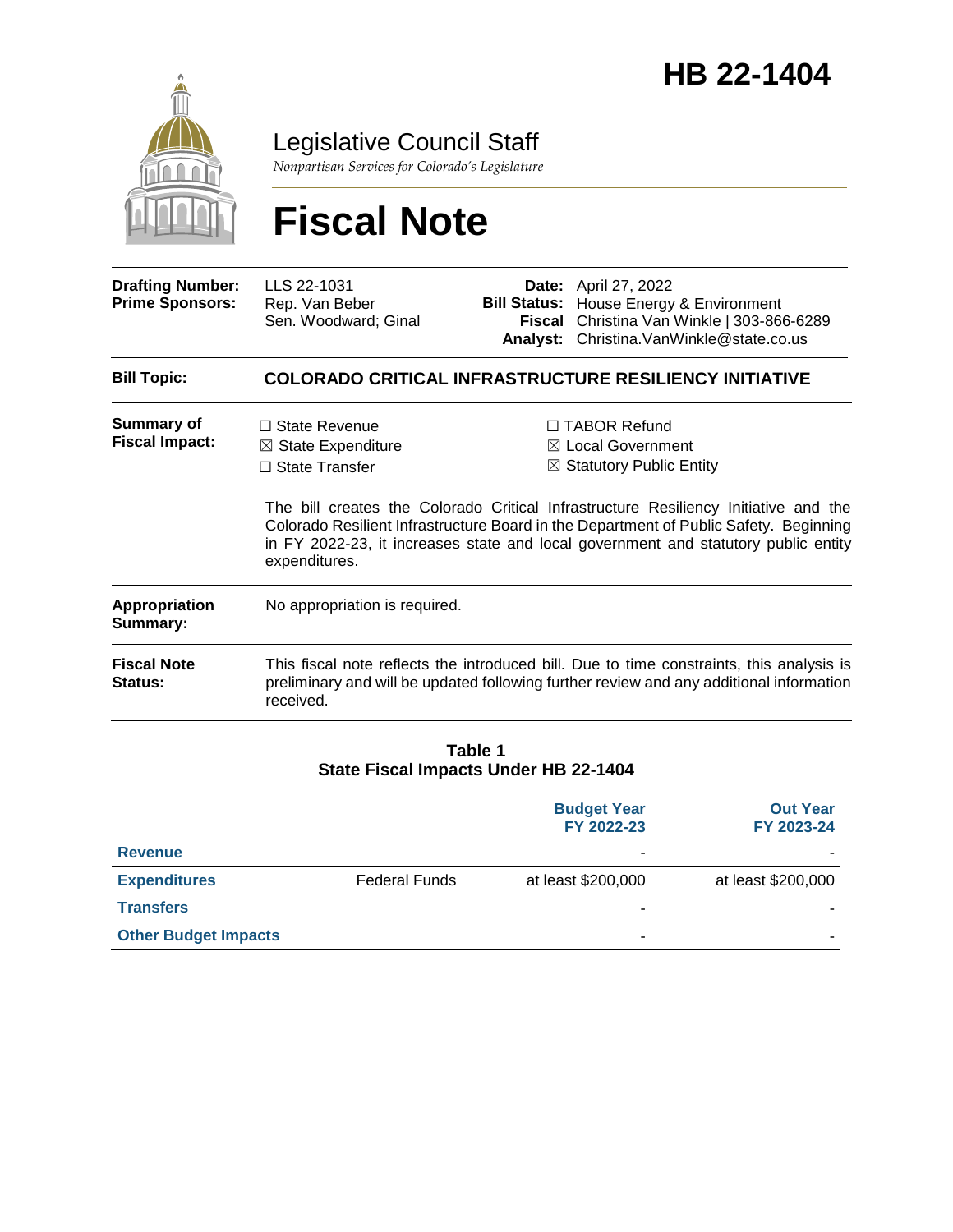## Page 2<br>April 27, 2022 **HB 22-1404**

### **Summary of Legislation**

The bill creates the Colorado Critical Infrastructure Resiliency Initiative and the Colorado Resilient Infrastructure Board in the Department of Public Safety (DPS). The 10-member board consist of representatives of DPS, the Department of Natural Resources, the Department of Public Health and Environment, the Department of Military and Veterans Affairs, the Public Utilities Commission in the Department of Regulatory Agencies, the Colorado Electric Transmission Authority, the Department of Transportation, local governments, and specialists in the security of oil and gas operations and engineering solutions for grid-down events.

The board will:

- provide oversight and governance of Colorado's infrastructure enhancement program;
- identify electric grid, water, oil and natural gas, and telecommunications infrastructure needs and provide recommendations on infrastructure improvements;
- oversee efforts to prevent or reduce the severity of damage to the electric grid due to a natural disaster or human-caused emergency;
- monitor and implement best practices for critical infrastructure protection;
- ensure compliance of the state's publicly owned or commercially owned utilities associated with the state's power, oil and natural gas, water, and telecommunications sectors;
- attempt to secure funding from various sources;
- coordinate with the Colorado Electric Transmission Authority; and
- assess the capacity and availability of existing resources for resiliency of critical infrastructure sectors.

The board is required to report recommendations to relevant legislative committees by November 30, 2023 and each year thereafter. The board is also required to report its findings to the General Assembly no later than 30 days after convening in the 2025 legislative session, and each subsequent legislative session. The board is authorized to contract with a third party to assist in carrying out its duties. The board is scheduled to repeal on September 1, 2027 following a sunset review.

#### **State Expenditures**

The bill increases expenditures of federal funds in the DPS by at least \$200,000 per year starting in FY 2022-23 through FY 2026-27, and increases workload in other state agencies participating on the board.

**Department of Public Safety**. The DPS will require staff or a contractor to facilitate the board, apply for federal funding, and study the required topics under the bill. This work is estimated to require at least \$200,000 per year. This fiscal note assumes that federal funding will be secured for this purpose. If federal funding is not secured, the DPS will require General Fund or other resources to implement the bill's requirements and make recommendations to relevant legislative committees by November 30 each year. This fiscal note assumes that DPS will request additional resources through the budget process if federal funds are not secured.

**Other state agencies**. Other state agencies that serve on the board will incur costs to participate and carry out the duties as directed in the bill, which can be accomplished within existing resources.